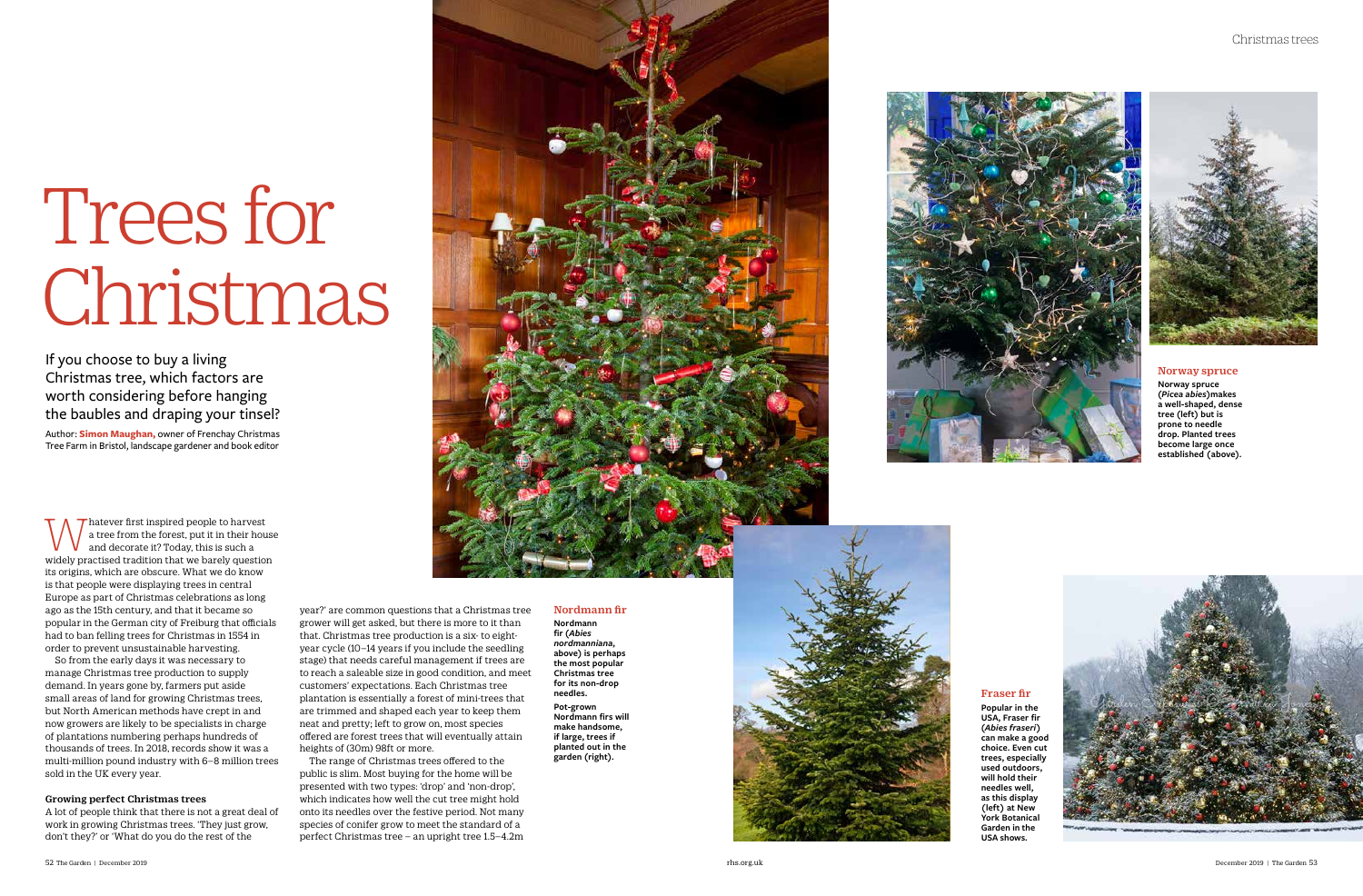# **More sustainable tree growing**

Christmas trees are a high-value crop, so it is hardly surprising growers protect trees from weeds, pests and diseases with the help of chemicals. But times are changing, and the public as well as directives from the EU require growers to minimise use of pesticides and fungicides. The main challenges are posed by green spruce aphids on crops of spruce, woolly aphids on Fraser firs, and various fungal diseases of Nordmann firs.

Growers can manage plantations (left) to encourage beneficial insects and insect-eating birds, and develop cultural techniques to help prevent diseases from taking hold. The near monoculture of single species, however, increases the potential for the uncontrolled development of new diseases, and the arrival of new pests (such as the eight-toothed spruce bark beetle found in woodland in Kent in 2018) pose a future threat.

(5–14ft) tall (or more), with a perfect church-spire shape, a uniform covering of bushy, deep green foliage, and branches that are stiff enough to support decorations.

# Which Christmas trees to choose

Pine trees (*Pinus*) are sometimes offered for sale as Christmas trees. Various species respond well to clipping in early summer, but the result is quite bushy and broad – good for those people looking  $\rightarrow$ 



The classic 'non-drop' tree is seen now by many UK households to be the Nordmann fir (*Abies nordmanniana* ) **2** . Much preferred for its excellent needle-holding properties, well-grown trees make beautiful specimens for home decoration, but firs are not easy trees to grow. The leading shoot is easily damaged, causing crooked growth; wet summers can cause excessive growth and poorly spaced branch tiers, and inadequate soils can cause discolouring of the foliage.

Other so-called 'non-drop' Christmas trees include Fraser fir (*Abies fraseri*) **10**, Noble fir (*Abies procera*) **<sup>8</sup>** , Korean fir (*Abies koreana*  agm) **1** and Douglas fir (*Pseudotsuga menziesii*). Relatively new on the market is corkbark fir (*Abies lasiocarpa* var. *arizonica*) **<sup>7</sup>** *,* which is growing well in some UK plantations and may become more widely available. Fraser fir, with its upright branches, does not enjoy the same popularity in the UK as in North America, even though it has attractive silvery-green, fragrant foliage and a slender habit that suits smaller living rooms particularly well.

Although it is normal for 'non-drop' trees to also shed needles once cut, large-scale shedding indicates a problem with the tree, which should be returned to the vendor for a replacement or refund.

# Which tree will you decorate this

Christmas?

**1** *Abies koreana* **agm**

- 
- 
- 
- 
- 
- 

 *Abies nordmanniana Picea pungens* **Glauca Group** *Pinus contorta Abies lasiocarpa* **var***. arizonica Picea abies Picea omorika* **agm** *Abies procera Pinus sylvestris Abies fraseri*

**9 INVESTIGATION CONTRACT SECOND CONTRACT OF A SECOND CONTRACT OF A SECOND CONTRACT OF A SECOND CONTRACT OF A SECOND CONTRACT OF A SECOND CONTRACT OF A SECOND CONTRACT OF A SECOND CONTRACT OF A SECOND CONTRACT OF A SECON** 

*Pinus contorta Pinus contorta*  **(above) are sometimes offered as cut christmas trees. This species is a large, broad tree too big for many gardens (right) .**





**1**

**2**

**3**

**4**

**5**

**6**

**17**

**8**

PHOTOGRAPHED 30 JANUARY 2019 AT XXXXXXXXXX RHS / TIM SANDALL